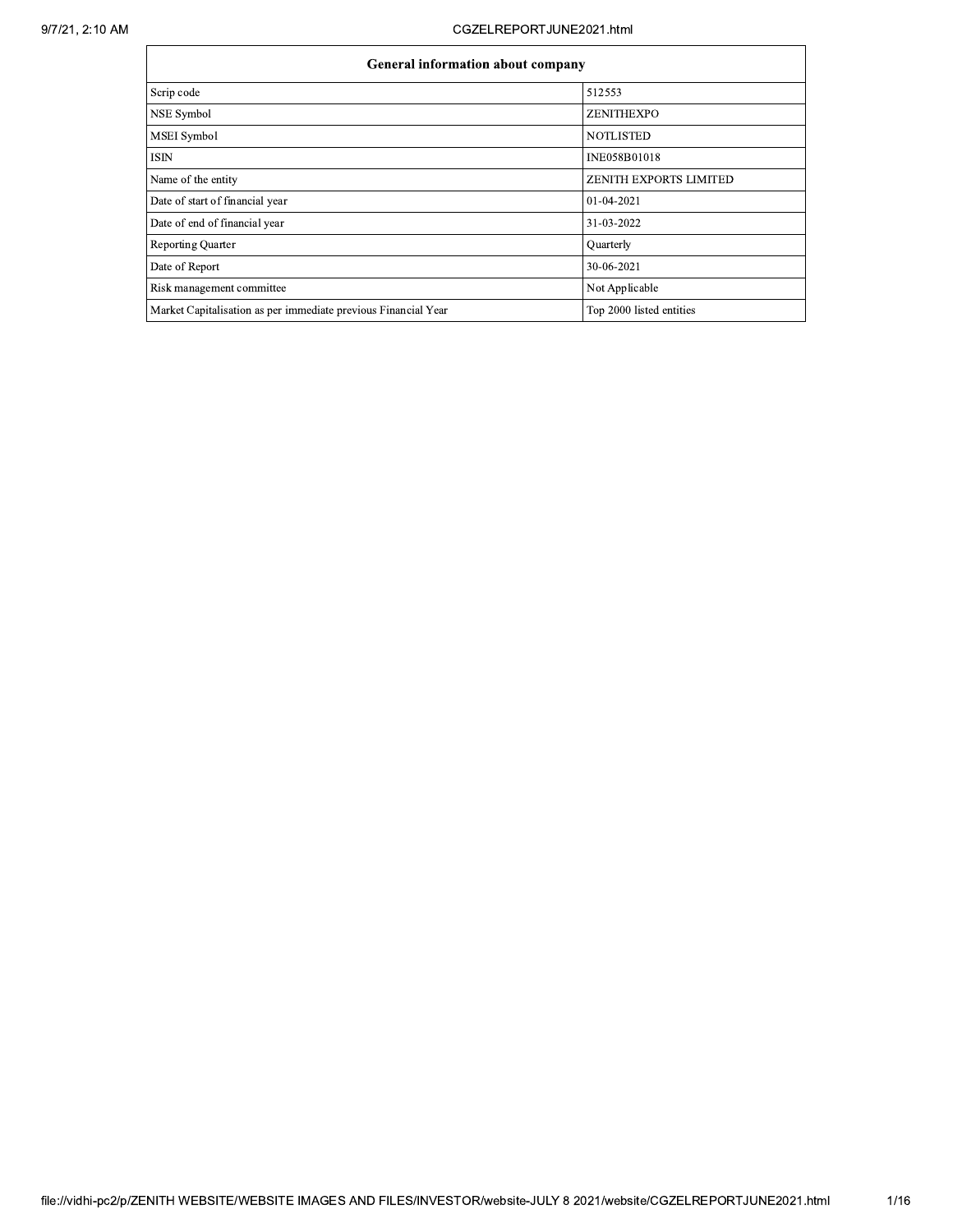## **Annexure I**

## Annexure I to be submitted by listed entity on quarterly basis

|  |  | <b>I. Composition of Board of Directors</b> |  |  |
|--|--|---------------------------------------------|--|--|
|--|--|---------------------------------------------|--|--|

|                  |            |            |                                                       |                               |                            |                                | Disclosure of notes on composition of board of directors explanatory                                 |                                             |                                                         |                            |                      |                                            |                                                                                                                                                |                                                                                                                                                                      |                                                                                                                                                                          |                                                                                                                                                                                                            |         |
|------------------|------------|------------|-------------------------------------------------------|-------------------------------|----------------------------|--------------------------------|------------------------------------------------------------------------------------------------------|---------------------------------------------|---------------------------------------------------------|----------------------------|----------------------|--------------------------------------------|------------------------------------------------------------------------------------------------------------------------------------------------|----------------------------------------------------------------------------------------------------------------------------------------------------------------------|--------------------------------------------------------------------------------------------------------------------------------------------------------------------------|------------------------------------------------------------------------------------------------------------------------------------------------------------------------------------------------------------|---------|
|                  |            |            |                                                       |                               |                            |                                |                                                                                                      |                                             | Wether the listed entity has a Regular Chairperson   No |                            |                      |                                            |                                                                                                                                                |                                                                                                                                                                      |                                                                                                                                                                          |                                                                                                                                                                                                            |         |
|                  |            |            |                                                       |                               |                            |                                |                                                                                                      |                                             | Whether Chairperson is related to MD or CEO   No        |                            |                      |                                            |                                                                                                                                                |                                                                                                                                                                      |                                                                                                                                                                          |                                                                                                                                                                                                            |         |
| of the<br>ctor   | PAN        | <b>DIN</b> | Category 1<br>of directors                            | Category 2<br>of<br>directors | Category 3<br>of directors | Date<br><sup>of</sup><br>Birth | Whether<br>special<br>resolution<br>passed?<br>[Refer Reg.<br>$17(1A)$ of<br>Listing<br>Regulations] | Date of<br>passing<br>special<br>resolution | <b>Initial Date</b><br>of<br>appointment                | Date of Re-<br>appointment | Date of<br>cessation | Tenure<br>of<br>director<br>(in<br>months) | No of<br>Directorship<br>in listed<br>entities<br>including<br>this listed<br>entity (Refer<br>Regulation<br>17A of<br>Listing<br>Regulations) | No of<br>Independent<br>Directorship<br>in listed<br>entities<br>including<br>this listed<br>entity<br>(Refer<br>Regulation<br>$17A(1)$ of<br>Listing<br>Regulations | Number of<br>memberships<br>in Audit/<br>Stakeholder<br>Committee(s)<br>including this<br>listed entity<br>(Refer<br>Regulation<br>$26(1)$ of<br>Listing<br>Regulations) | No of post<br>of<br>Chairperson<br>in Audit/<br>Stakeholder<br>Committee<br>held in listed<br>entities<br>including<br>this listed<br>entity (Refer<br>Regulation<br>$26(1)$ of<br>Listing<br>Regulations) | N<br>pr |
| N<br><b>LKA</b>  | AFBPL3677G | 07315452   | Executive<br>Director                                 | Not<br>Applicable             | MD                         | $19-$<br>08-<br>1991           | <b>NA</b>                                                                                            |                                             | 29-05-2018                                              | 29-09-2020                 |                      | 36                                         |                                                                                                                                                | $\bf{0}$                                                                                                                                                             | $\mathbf{0}$                                                                                                                                                             | $\Omega$                                                                                                                                                                                                   |         |
| LA<br><b>LKA</b> | ABBPL3295L | 00009266   | Non-<br>Executive -<br>Non<br>Independent<br>Director | Not<br>Applicable             |                            | $11-$<br>$07 -$<br>1958        | <b>NA</b>                                                                                            |                                             | 13-02-2015                                              |                            |                      |                                            |                                                                                                                                                | $\theta$                                                                                                                                                             | $\mathbf{0}$                                                                                                                                                             | $\Omega$                                                                                                                                                                                                   |         |
| <b>NDRA</b><br>A | ACWPB9149F | 00127681   | Non-<br>Executive -<br>Independent<br>Director        | Not<br>Applicable             | Shareholder<br>Director    | $01 -$<br>$07 -$<br>1949       | <b>NA</b>                                                                                            |                                             | 12-11-2018                                              |                            |                      | 60                                         |                                                                                                                                                |                                                                                                                                                                      |                                                                                                                                                                          | $\theta$                                                                                                                                                                                                   |         |
| YY<br>١R         | BPTPS7309F | 08507089   | Non-<br>Executive -<br>Independent<br>Director        | Not<br>Applicable             | Shareholder<br>Director    | $01-$<br>$12 -$<br>1974        | <b>NA</b>                                                                                            |                                             | 12-08-2019                                              |                            |                      | 60                                         |                                                                                                                                                |                                                                                                                                                                      | $\overline{2}$                                                                                                                                                           | $\theta$                                                                                                                                                                                                   |         |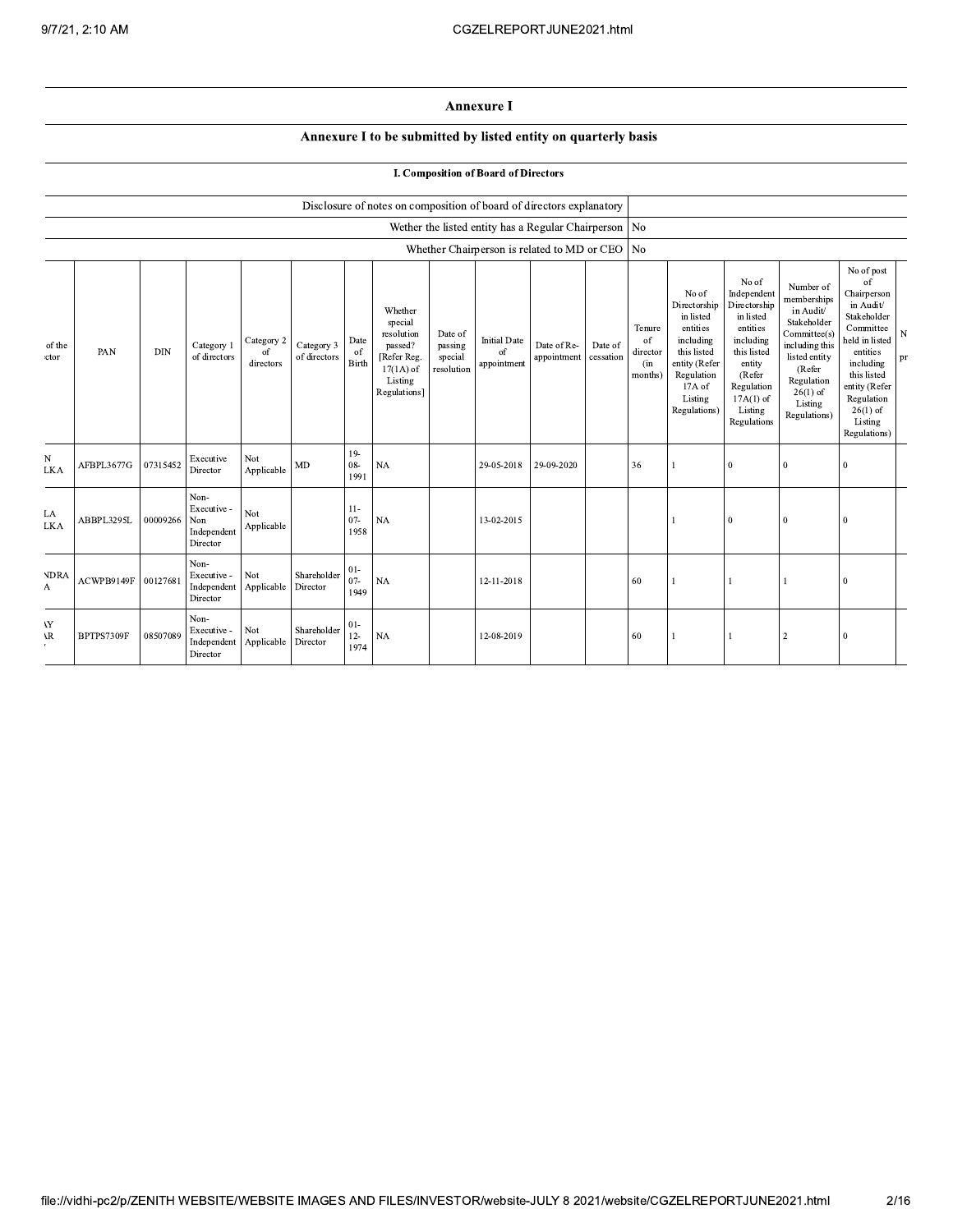## I. Composition of Board of Directors

|                |                      |                                                    |            |            |                                                |                               |                            |                          | Disclosure of notes on composition of board of directors explanatory                                 |                                             |                                          |                            |                      |                                            |                                                                                                                                                  |                                                                                                                                                                      |                                                         |
|----------------|----------------------|----------------------------------------------------|------------|------------|------------------------------------------------|-------------------------------|----------------------------|--------------------------|------------------------------------------------------------------------------------------------------|---------------------------------------------|------------------------------------------|----------------------------|----------------------|--------------------------------------------|--------------------------------------------------------------------------------------------------------------------------------------------------|----------------------------------------------------------------------------------------------------------------------------------------------------------------------|---------------------------------------------------------|
|                |                      |                                                    |            |            |                                                |                               |                            |                          | Wether the listed entity has a Regular Chairperson                                                   |                                             |                                          |                            |                      |                                            |                                                                                                                                                  |                                                                                                                                                                      |                                                         |
| <sub>Sr</sub>  | Title<br>(Mr)<br>Ms) | Name of the<br>Director                            | PAN        | <b>DIN</b> | Category 1<br>of directors                     | Category 2<br>of<br>directors | Category 3<br>of directors | Date<br>of<br>Birth      | Whether<br>special<br>resolution<br>passed?<br>[Refer Reg.<br>$17(1A)$ of<br>Listing<br>Regulations] | Date of<br>passing<br>special<br>resolution | <b>Initial Date</b><br>of<br>appointment | Date of Re-<br>appointment | Date of<br>cessation | Tenure<br>of<br>director<br>(in<br>months) | No of<br>Directorship<br>in listed<br>entities<br>including<br>this listed<br>entity (Refer<br>Regulation<br>$17A$ of<br>Listing<br>Regulations) | No of<br>Independent<br>Directorship<br>in listed<br>entities<br>including<br>this listed<br>entity<br>(Refer<br>Regulation<br>$17A(1)$ of<br>Listing<br>Regulations | N<br>me<br>St<br>Co<br>inc<br>lis<br>$\mathbb{R}$<br>Re |
| $\overline{5}$ | Mr                   | <b>RABINDRA</b><br><b>KUMAR</b><br><b>SARAWGEE</b> | AJQPS5541R | 00559970   | Non-<br>Executive -<br>Independent<br>Director | Not<br>Applicable             | Shareholder<br>Director    | $20 -$<br>$01 -$<br>1970 | <b>NA</b>                                                                                            |                                             | 12-11-2018                               |                            |                      | 60                                         |                                                                                                                                                  |                                                                                                                                                                      |                                                         |
| - 6            | Mr                   | <b>KAMAL</b><br><b>KOOMAR</b><br><b>JAIN</b>       | ACRPJ6288L | 00551662   | Non-<br>Executive -<br>Independent<br>Director | Not<br>Applicable             | Shareholder<br>Director    | $01 -$<br>$10-$<br>1960  | <b>NA</b>                                                                                            |                                             | 13-02-2019                               |                            |                      | -60                                        |                                                                                                                                                  |                                                                                                                                                                      |                                                         |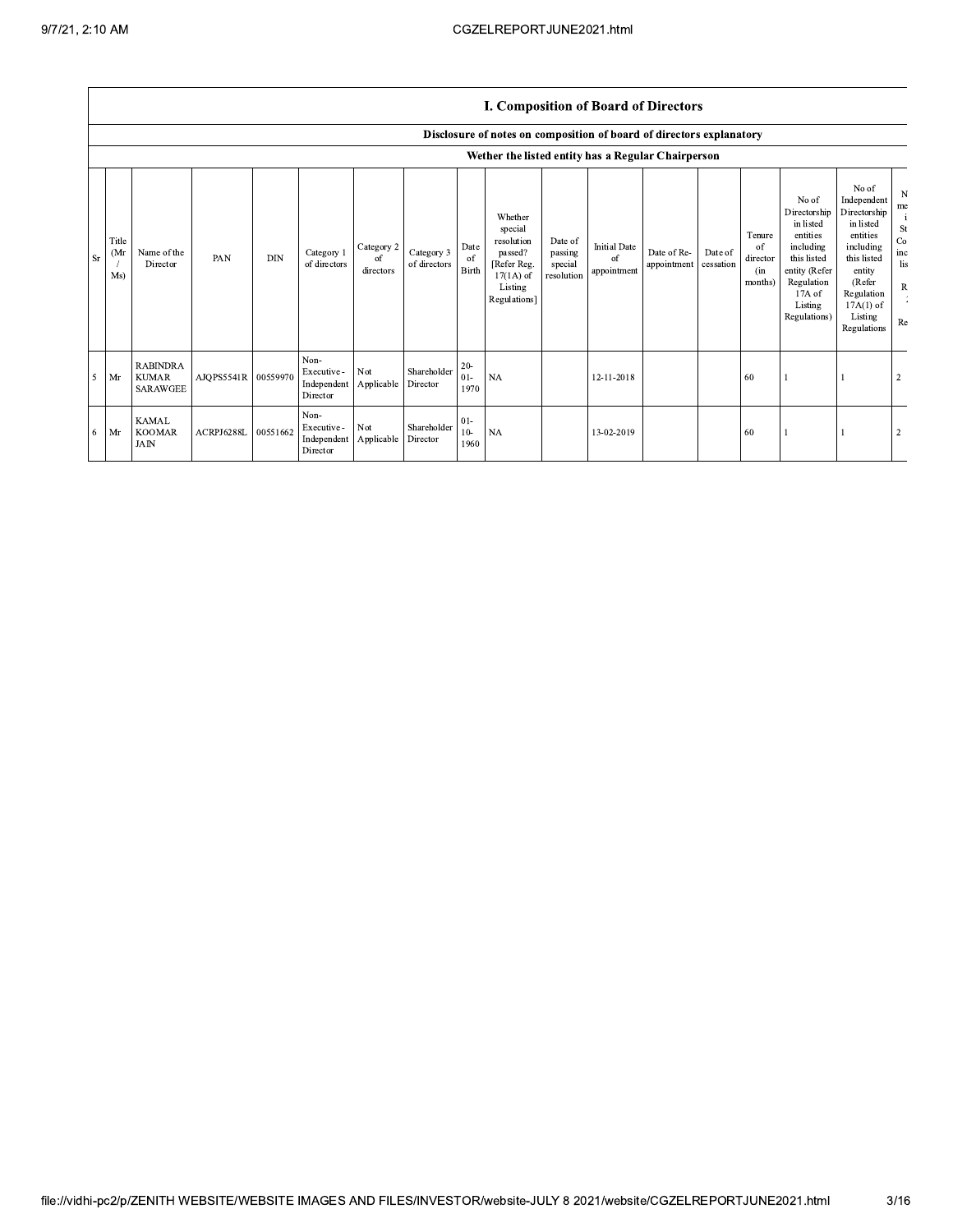|                | <b>Audit Committee Details</b> |                                   |                                                       |                            |                        |                      |         |
|----------------|--------------------------------|-----------------------------------|-------------------------------------------------------|----------------------------|------------------------|----------------------|---------|
|                |                                |                                   | Whether the Audit Committee has a Regular Chairperson |                            | Yes                    |                      |         |
| Sr             | DIN<br>Number                  | Name of Committee<br>members      | Category 1 of directors                               | Category 2 of<br>directors | Date of<br>Appointment | Date of<br>Cessation | Remarks |
|                | 00559970                       | RABINDRA KUMAR<br><b>SARAWGEE</b> | Non-Executive -<br><b>Independent Director</b>        | Chairperson                | 12-11-2018             |                      |         |
| $\overline{2}$ | 00551662                       | <b>KAMAL KOOMAR JAIN</b>          | Non-Executive -<br><b>Independent Director</b>        | Member                     | 13-02-2019             |                      |         |
| 3              | 00127681                       | I SURENDRA BAFNA                  | Non-Executive -<br><b>Independent Director</b>        | Member                     | 12-11-2018             |                      |         |
| $\overline{4}$ | 08507089                       | <b>SANJAY KUMAR SHAW</b>          | Non-Executive -<br><b>Independent Director</b>        | Member                     | 12-08-2018             |                      |         |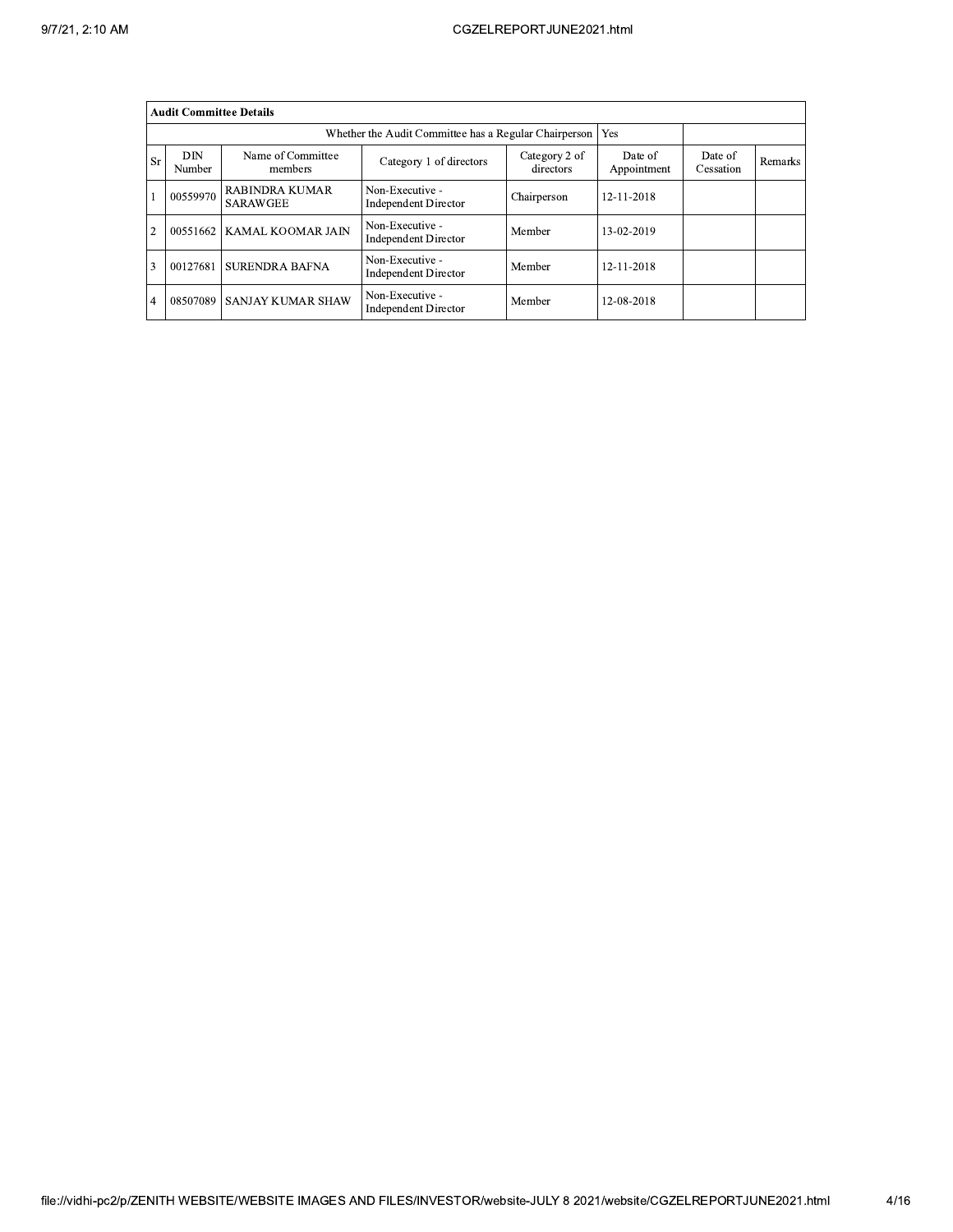|                |               | Nomination and remuneration committee               |                                                                             |                        |                      |         |  |
|----------------|---------------|-----------------------------------------------------|-----------------------------------------------------------------------------|------------------------|----------------------|---------|--|
|                |               |                                                     | Whether the Nomination and remuneration committee has a Regular Chairperson |                        | Yes                  |         |  |
| <b>Sr</b>      | DIN<br>Number | Name of Committee<br>members                        | Category 2 of<br>directors                                                  | Date of<br>Appointment | Date of<br>Cessation | Remarks |  |
|                |               | 00551662   KAMAL KOOMAR JAIN                        | Non-Executive -<br><b>Independent Director</b>                              | Chairperson            | 13-02-2019           |         |  |
| $\overline{2}$ |               | $\left[\right]$ 00559970 RABINDRA KUMAR<br>SARAWGEE | Non-Executive -<br><b>Independent Director</b>                              | Member                 | 12-11-2018           |         |  |
| 3              | 00127681      | <b>SURENDRA BAFNA</b>                               | Non-Executive -<br><b>Independent Director</b>                              | Member                 | 12-11-2018           |         |  |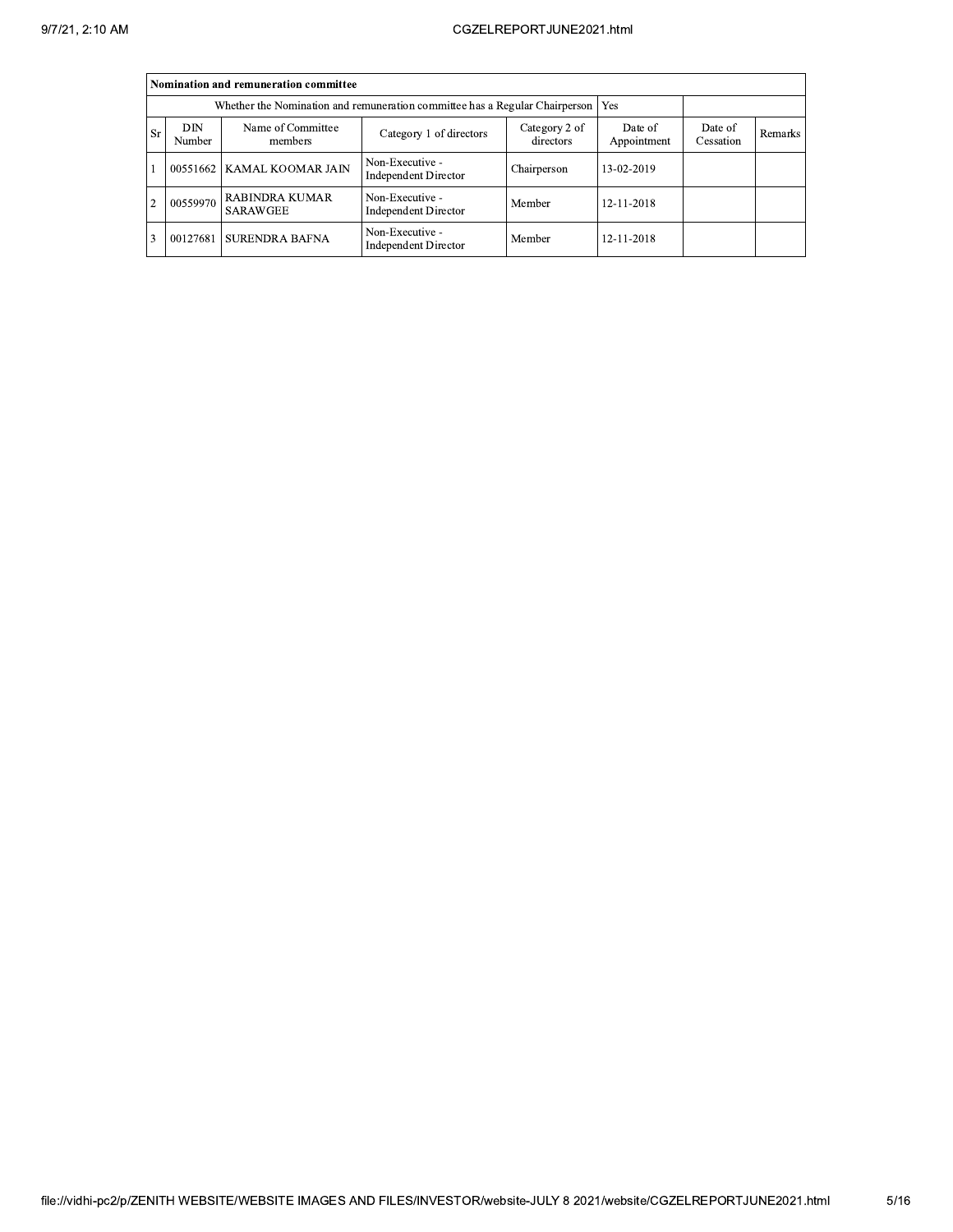|                |               | <b>Stakeholders Relationship Committee</b> |                                                                                 |                        |                      |         |  |
|----------------|---------------|--------------------------------------------|---------------------------------------------------------------------------------|------------------------|----------------------|---------|--|
|                |               |                                            | Whether the Stakeholders Relationship Committee has a Regular Chairperson   Yes |                        |                      |         |  |
| <b>Sr</b>      | DIN<br>Number | Name of Committee<br>members               | Category 2 of<br>directors                                                      | Date of<br>Appointment | Date of<br>Cessation | Remarks |  |
|                | 00559970      | <b>RABINDRA KUMAR</b><br><b>SARAWGEE</b>   | Non-Executive -<br><b>Independent Director</b>                                  | Chairperson            | 12-11-2018           |         |  |
| $\overline{2}$ |               | 00551662   KAMAL KOOMAR JAIN               | Non-Executive -<br><b>Independent Director</b>                                  | Member                 | 13-02-2019           |         |  |
| 3              |               | 08507089 SANJAY KUMAR SHAW                 | Non-Executive -<br><b>Independent Director</b>                                  | Member                 | 12-08-2019           |         |  |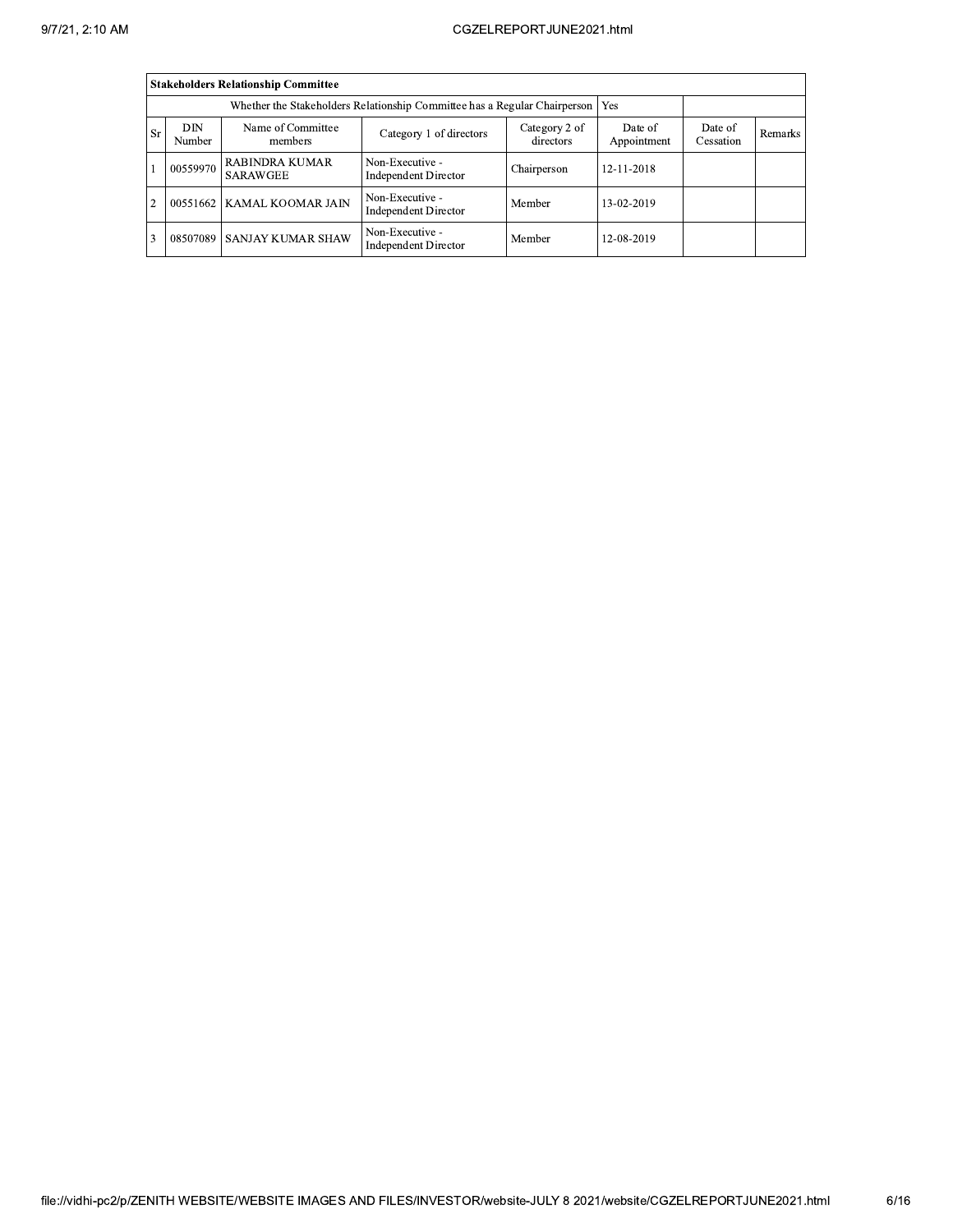|      | <b>Risk Management Committee</b> |                                                                 |                            |                            |                        |                      |         |  |  |  |  |  |
|------|----------------------------------|-----------------------------------------------------------------|----------------------------|----------------------------|------------------------|----------------------|---------|--|--|--|--|--|
|      |                                  | Whether the Risk Management Committee has a Regular Chairperson |                            |                            |                        |                      |         |  |  |  |  |  |
| . Sr | DIN<br>Number                    | Name of Committee<br>members                                    | Category 1 of<br>directors | Category 2 of<br>directors | Date of<br>Appointment | Date of<br>Cessation | Remarks |  |  |  |  |  |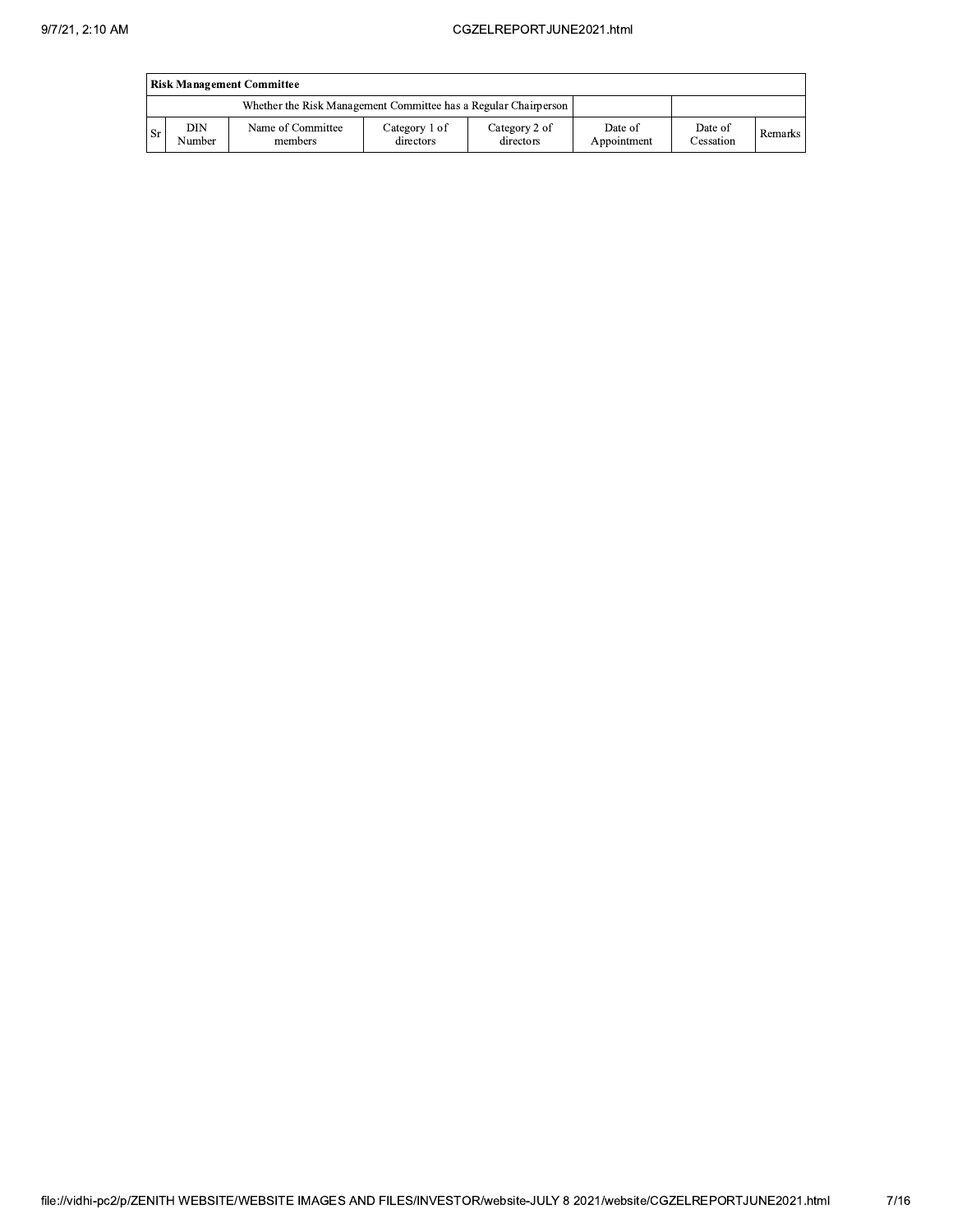|                                                                                 | Corporate Social Responsibility Committee |                              |                            |                            |                        |                      |         |  |  |  |  |  |
|---------------------------------------------------------------------------------|-------------------------------------------|------------------------------|----------------------------|----------------------------|------------------------|----------------------|---------|--|--|--|--|--|
| Whether the Corporate Social Responsibility Committee has a Regular Chairperson |                                           |                              |                            |                            |                        |                      |         |  |  |  |  |  |
| -Sr                                                                             | DIN<br>Number                             | Name of Committee<br>members | Category 1 of<br>directors | Category 2 of<br>directors | Date of<br>Appointment | Date of<br>Cessation | Remarks |  |  |  |  |  |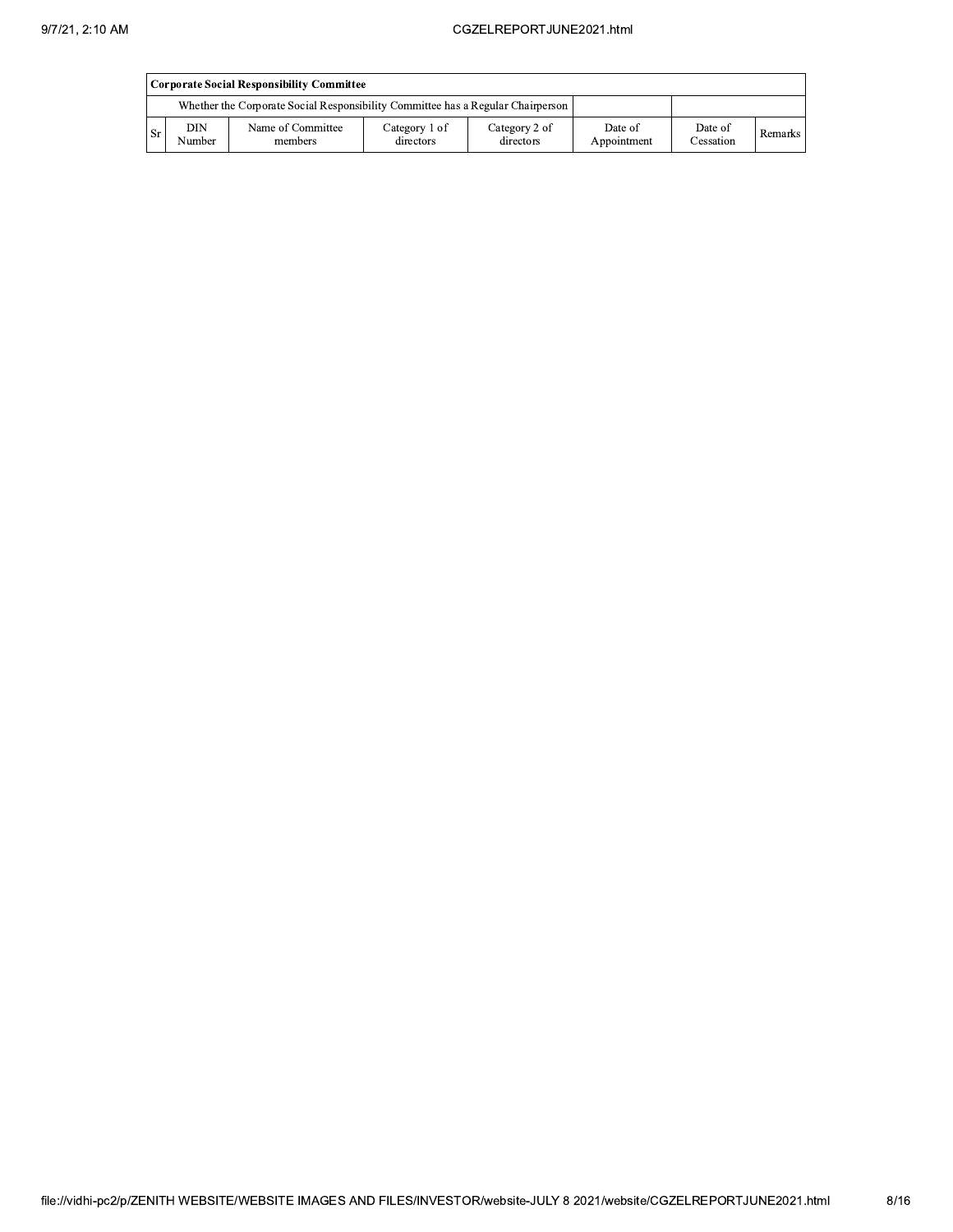| Other Committee |                                                                                                                                     |  |  |
|-----------------|-------------------------------------------------------------------------------------------------------------------------------------|--|--|
|                 | Sr   DIN Number   Name of Committee members   Name of other committee   Category 1 of directors   Category 2 of directors   Remarks |  |  |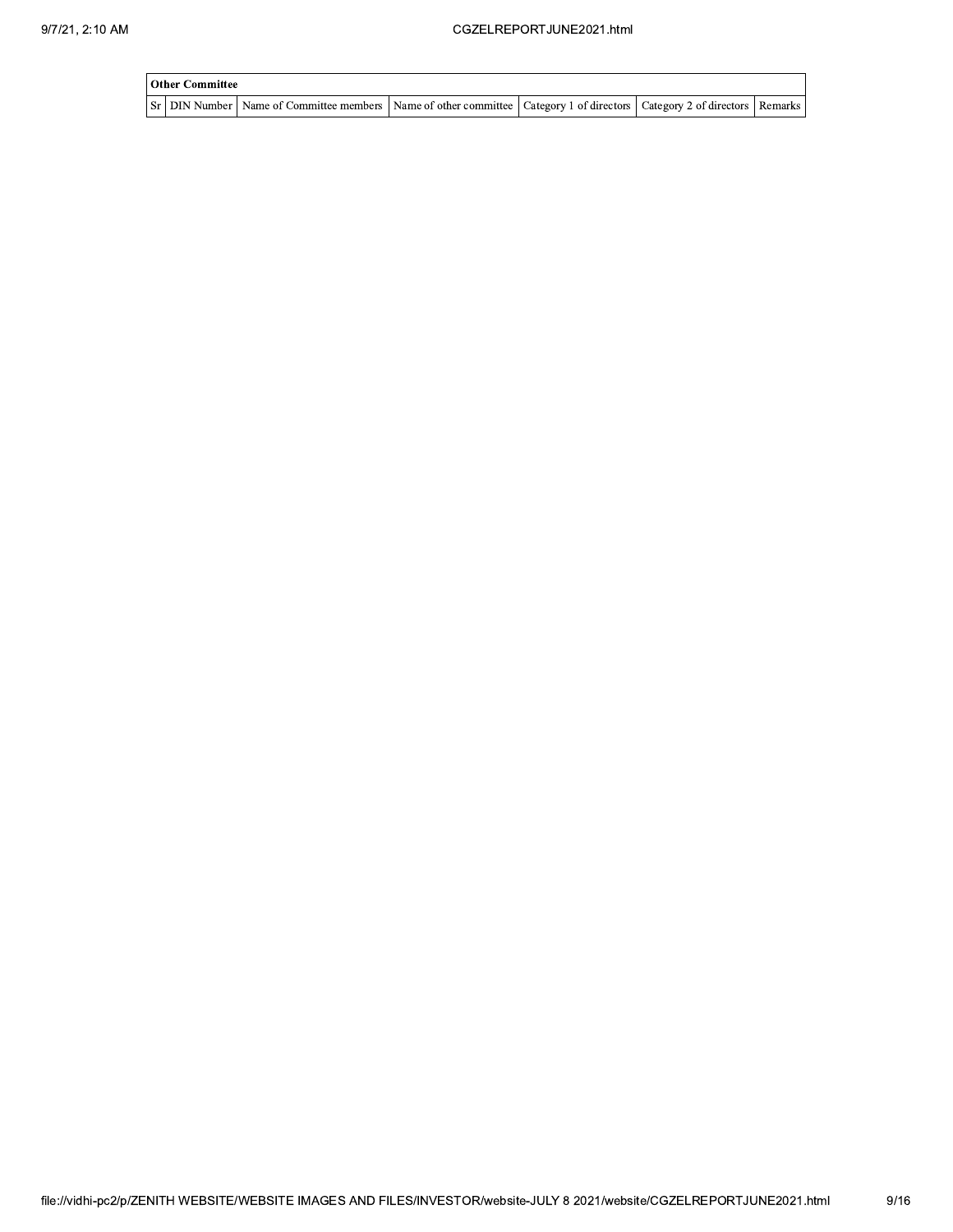|            | <b>Annexure 1</b>                                             |                                                               |                                                                   |                                       |                                                     |                                    |                                                           |  |  |  |  |
|------------|---------------------------------------------------------------|---------------------------------------------------------------|-------------------------------------------------------------------|---------------------------------------|-----------------------------------------------------|------------------------------------|-----------------------------------------------------------|--|--|--|--|
|            | <b>Annexure 1</b>                                             |                                                               |                                                                   |                                       |                                                     |                                    |                                                           |  |  |  |  |
|            | <b>III. Meeting of Board of Directors</b>                     |                                                               |                                                                   |                                       |                                                     |                                    |                                                           |  |  |  |  |
|            | Disclosure of notes on meeting of board of                    | directors explanatory                                         |                                                                   |                                       |                                                     |                                    |                                                           |  |  |  |  |
| <b>Sr</b>  | $Date(s)$ of meeting<br>$(if any)$ in the<br>previous quarter | $Date(s)$ of<br>meeting (if any)<br>in the current<br>quarter | Maximum gap between<br>any two consecutive (in<br>number of days) | Notes for<br>not<br>providing<br>Date | Whether<br>requirement of<br>Quorum met<br>(Yes/No) | Number of<br>Directors<br>present* | No. of Independent<br>Directors attending<br>the meeting* |  |  |  |  |
|            | 12-02-2021                                                    |                                                               |                                                                   |                                       | Yes                                                 | 6                                  | 4                                                         |  |  |  |  |
| $\sqrt{2}$ |                                                               | 30-06-2021                                                    | 137                                                               |                                       | Yes                                                 | 6                                  |                                                           |  |  |  |  |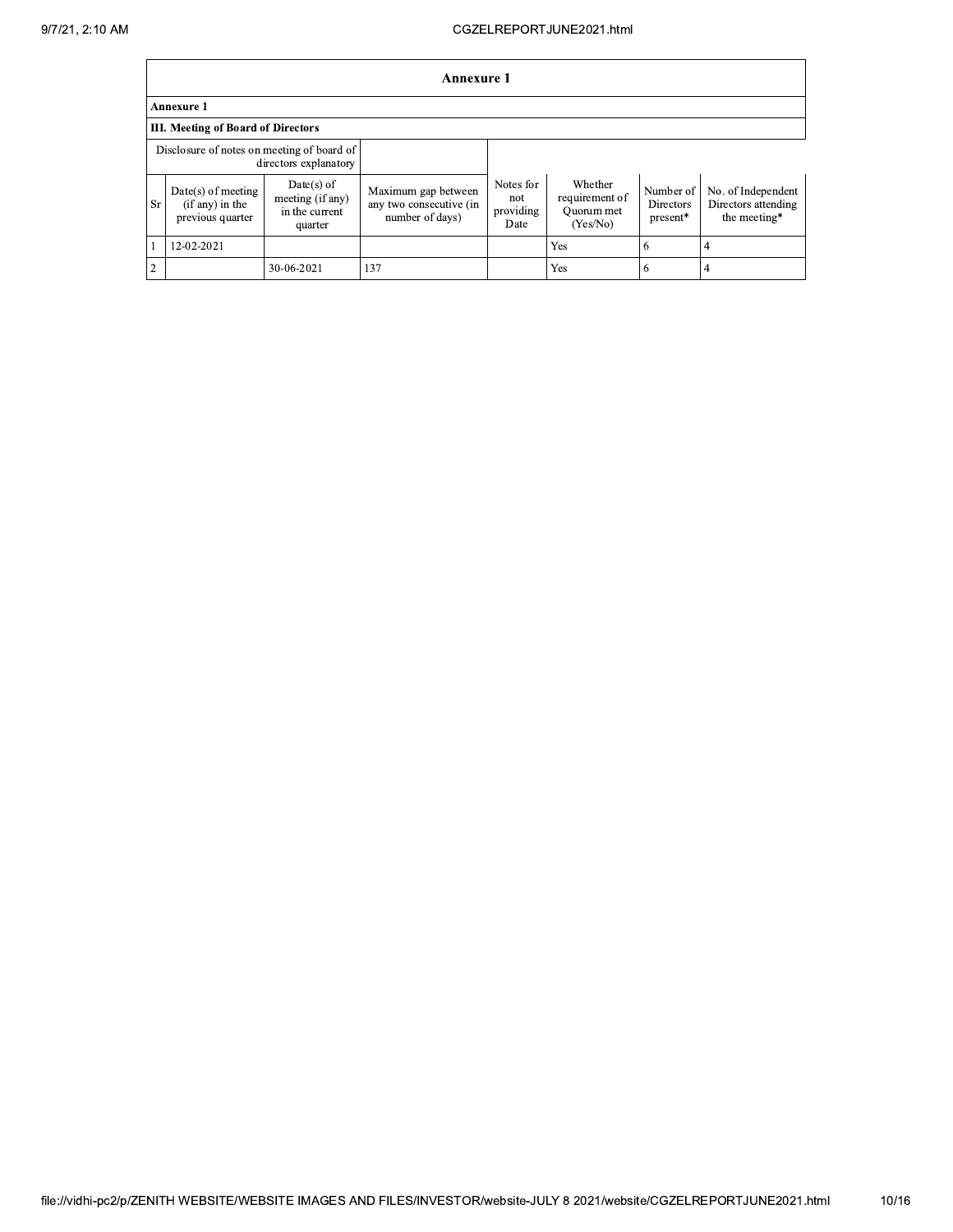|                |                                           |                                                                                                          | <b>Annexure 1</b>                                                    |                               |                                       |                                                        |                                       |                                                                        |
|----------------|-------------------------------------------|----------------------------------------------------------------------------------------------------------|----------------------------------------------------------------------|-------------------------------|---------------------------------------|--------------------------------------------------------|---------------------------------------|------------------------------------------------------------------------|
|                | <b>IV. Meeting of Committees</b>          |                                                                                                          |                                                                      |                               |                                       |                                                        |                                       |                                                                        |
|                |                                           |                                                                                                          |                                                                      |                               |                                       |                                                        |                                       |                                                                        |
| <b>Sr</b>      | Name of<br>Committee                      | Date(s) of meeting (Enter<br>dates of Previous quarter and<br>Current quarter in<br>chronological order) | Maximum gap<br>between any two<br>consecutive (in<br>number of days) | Name of<br>other<br>committee | Reson for<br>not<br>providing<br>date | Whether<br>requirement<br>of Quorum<br>met<br>(Yes/No) | Number<br>of<br>Directors<br>present* | No. of<br>Independent<br><b>Directors</b><br>attending the<br>meeting* |
|                | Audit<br>Committee                        | 12-02-2021                                                                                               |                                                                      |                               |                                       | Yes                                                    | 4                                     | 4                                                                      |
| $\overline{2}$ | Audit<br>Committee                        | 30-06-2021                                                                                               | 137                                                                  |                               |                                       | Yes                                                    | 4                                     | 4                                                                      |
| 3              | Stakeholders<br>Relationship<br>Committee | 12-02-2021                                                                                               |                                                                      |                               |                                       | Yes                                                    | 3                                     | 3                                                                      |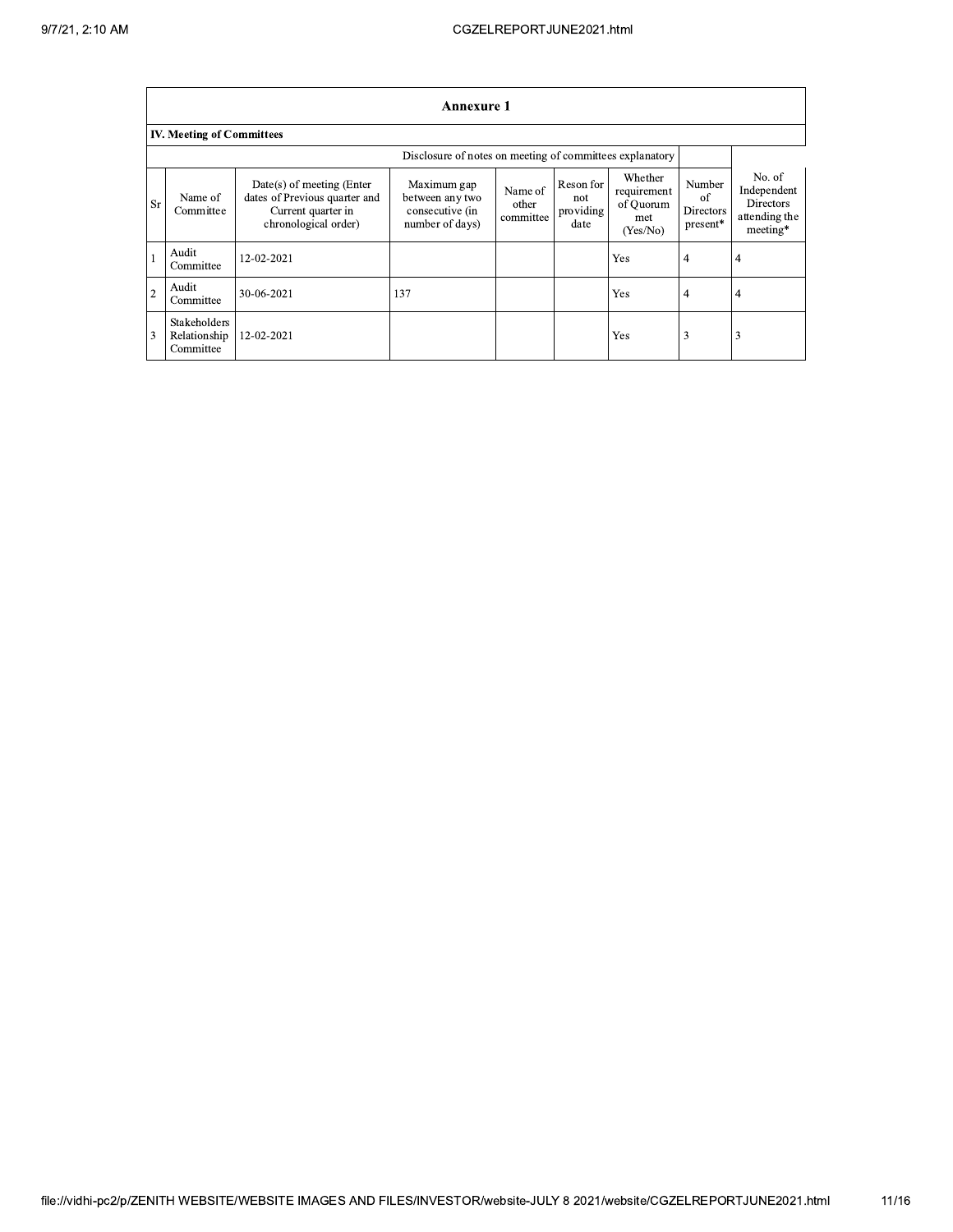|                               | Annexure 1                                                                                                |                                  |                                                                    |  |  |  |
|-------------------------------|-----------------------------------------------------------------------------------------------------------|----------------------------------|--------------------------------------------------------------------|--|--|--|
| V. Related Party Transactions |                                                                                                           |                                  |                                                                    |  |  |  |
|                               | Subject                                                                                                   | Compliance status<br>(Yes/No/NA) | If status is "No" details of non-<br>compliance may be given here. |  |  |  |
|                               | Whether prior approval of audit committee obtained                                                        | Yes                              |                                                                    |  |  |  |
| $\overline{2}$                | Whether shareholder approval obtained for material RPT                                                    | NA.                              |                                                                    |  |  |  |
| 3                             | Whether details of RPT entered into pursuant to omnibus approval<br>have been reviewed by Audit Committee | Yes                              |                                                                    |  |  |  |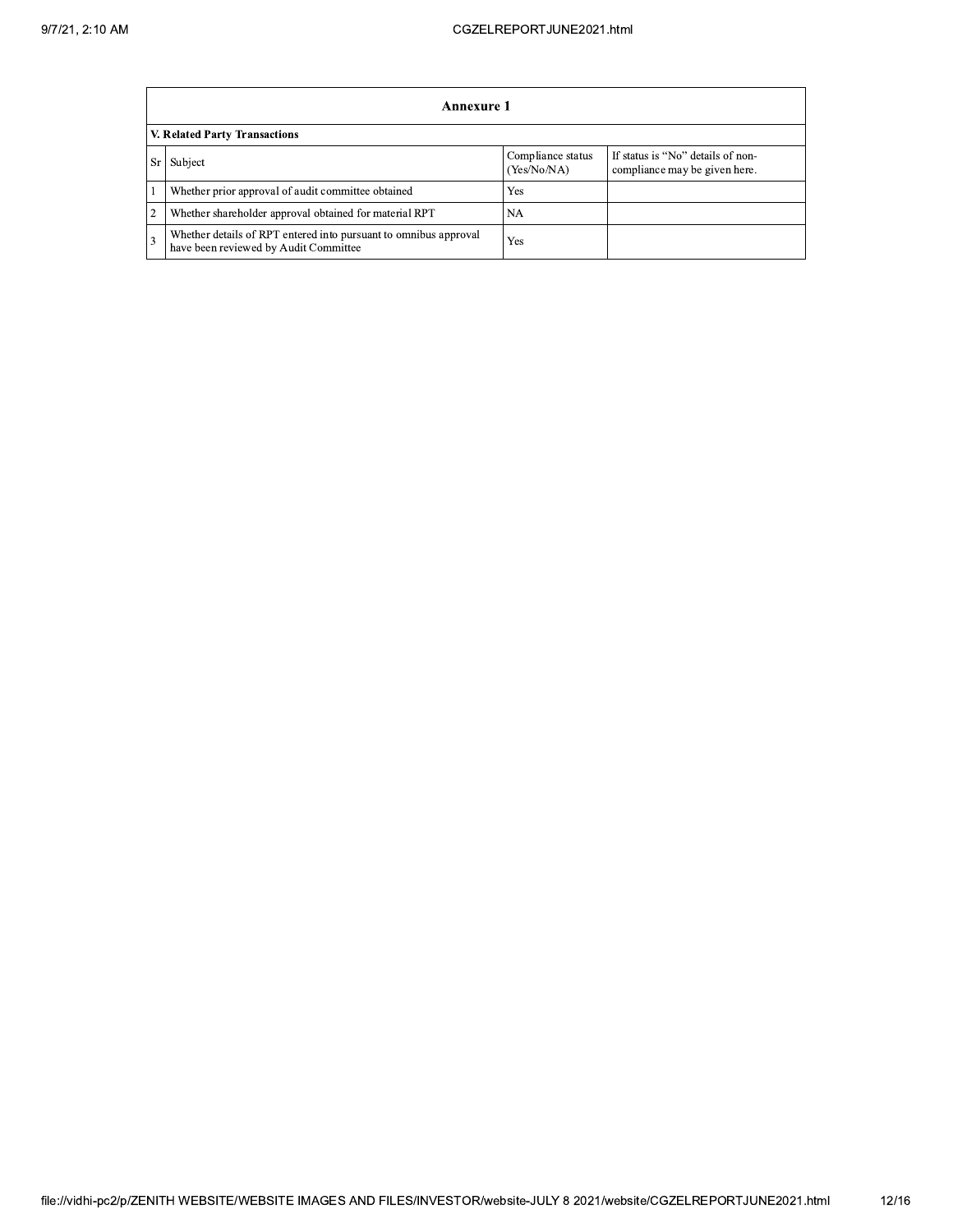|                         | <b>Annexure 1</b>                                                                                                                                                                                               |                               |  |  |  |  |
|-------------------------|-----------------------------------------------------------------------------------------------------------------------------------------------------------------------------------------------------------------|-------------------------------|--|--|--|--|
| <b>VI. Affirmations</b> |                                                                                                                                                                                                                 |                               |  |  |  |  |
| Sr                      | Subject                                                                                                                                                                                                         | Compliance<br>status (Yes/No) |  |  |  |  |
|                         | The composition of Board of Directors is in terms of SEBI (Listing obligations and disclosure requirements)<br>Regulations, 2015                                                                                | Yes                           |  |  |  |  |
| $\overline{2}$          | The composition of the following committees is in terms of SEBI(Listing obligations and disclosure requirements)<br>Regulations, 2015 a. Audit Committee                                                        | Yes                           |  |  |  |  |
| 3                       | The composition of the following committees is in terms of SEBI(Listing obligations and disclosure requirements)<br>Regulations, 2015. b. Nomination & remuneration committee                                   | Yes                           |  |  |  |  |
| $\overline{4}$          | The composition of the following committees is in terms of SEBI(Listing obligations and disclosure requirements)<br>Regulations, 2015. c. Stakeholders relationship committee                                   | Yes                           |  |  |  |  |
| 5                       | The composition of the following committees is in terms of SEBI(Listing obligations and disclosure requirements)<br>Regulations, 2015. d. Risk management committee (applicable to the top 500 listed entities) | <b>NA</b>                     |  |  |  |  |
| 6                       | The committee members have been made aware of their powers, role and responsibilities as specified in SEBI<br>(Listing obligations and disclosure requirements) Regulations, 2015.                              | Yes                           |  |  |  |  |
| $\overline{7}$          | The meetings of the board of directors and the above committees have been conducted in the manner as specified in<br>SEBI (Listing obligations and disclosure requirements) Regulations, 2015.                  | Yes                           |  |  |  |  |
| 8                       | This report and/or the report submitted in the previous quarter has been placed before Board of Directors.                                                                                                      | Yes                           |  |  |  |  |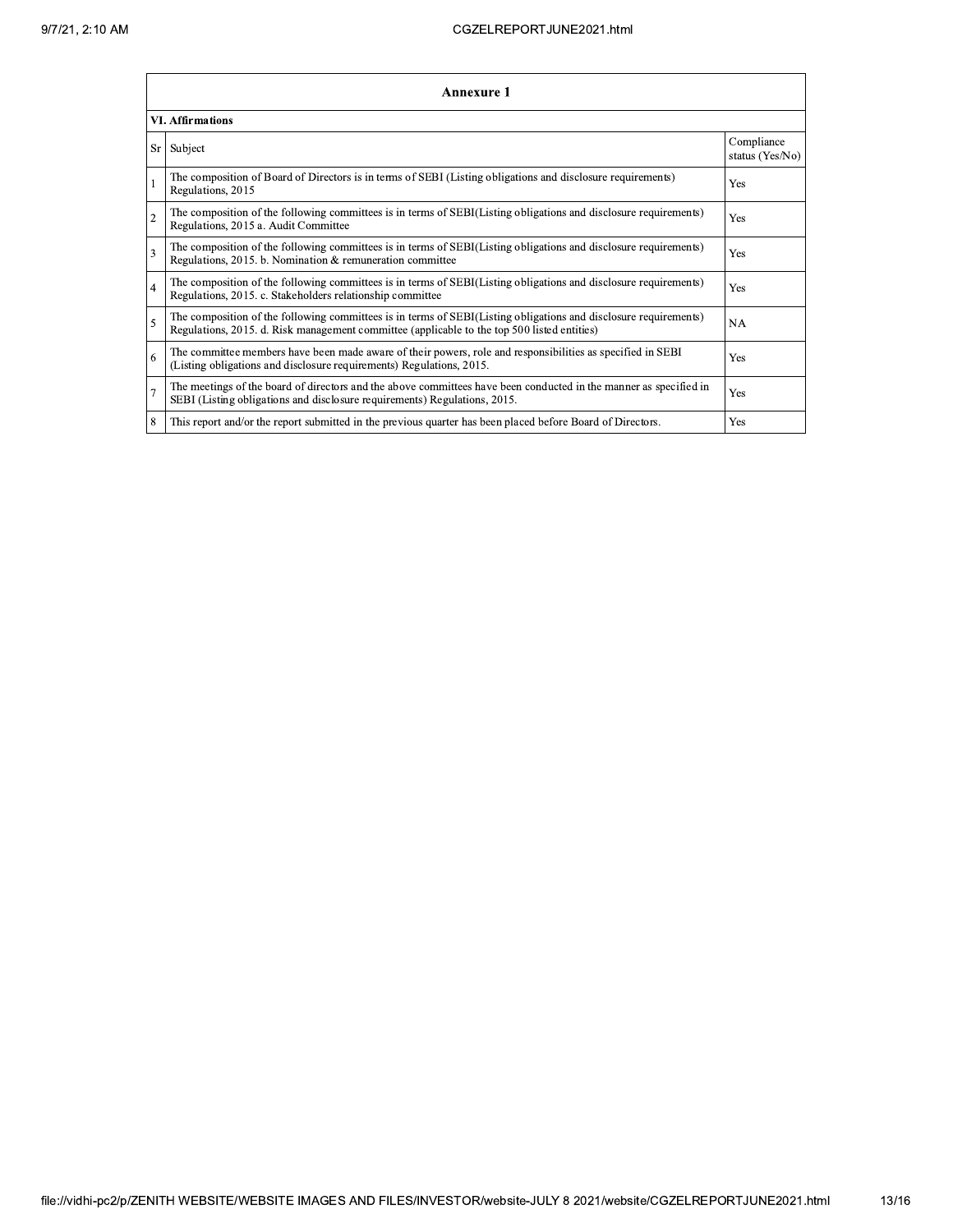| Annexure 1 |                   |                                          |  |
|------------|-------------------|------------------------------------------|--|
| ı Sr       | Subject           | Compliance status                        |  |
|            | Name of signatory | Vikram Kumar Mishra                      |  |
|            | Designation       | Company Secretary and Compliance Officer |  |